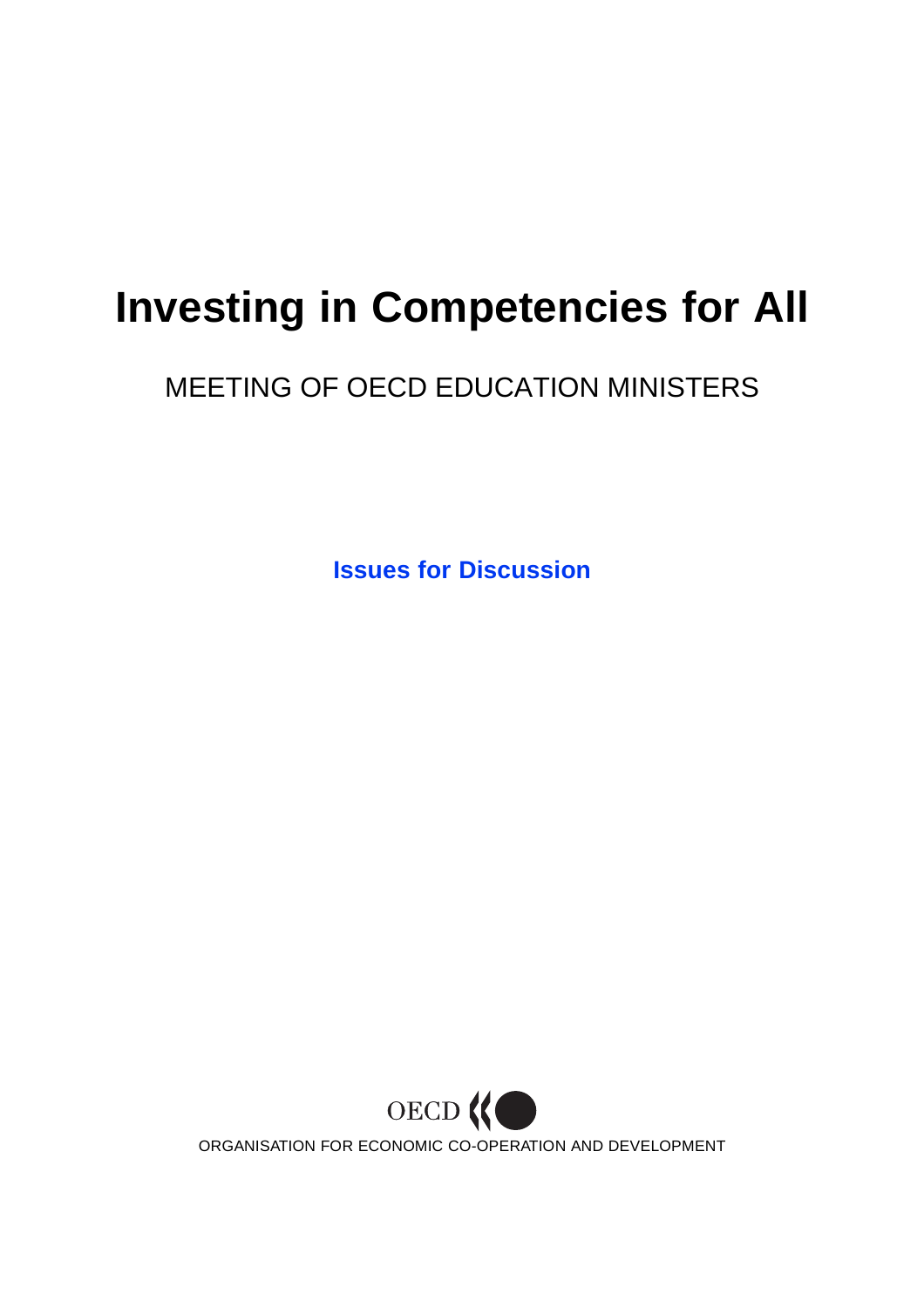# **Introduction: The Knowledge Society and Lifelong Learning**

The advent of the knowledge society, coupled with pervasive diffusion of ICT, ageing populations, globalisation and increased cross-border movement of people and ideas, defines the key challenges for education policy for the opening decade of the 21st century. These developments also bring, in their train, new opportunities to foster economic growth and human wellbeing.

Lifelong learning strategies can serve as a key instrument for nurturing the knowledge society. They take account of learning over the whole course of a person's life, whether it takes place in formal or informal settings, and recognise the multiplicity of objectives for which it is undertaken – personal, social and economic. They place the learner and learner needs at the centre of policy and stress motivation and the capacity to learn.

It is five years since OECD Education Ministers adopted "lifelong learning for all" as the guiding framework for their policies. A review of developments in Member countries since then shows that they have embraced the approach at the political level, and some progress has been made in specific sectors [*Education Policy Analysis (EPA) 2001,* Chapter 1]. However, implementation of the goal still leaves a lot to be desired: the evidence shows that lifelong learning is far from being a reality for many citizens *(EPA 2001*, Chapter 2*).*

The challenges and opportunities of the knowledge society add new urgency to the pursuit of lifelong learning strategies. The background documentation for this meeting has identified a range of key issues and policy directions for pursuing lifelong learning strategies effectively. Three interrelated themes have been selected for discussion by Ministers because they stand out as areas where policy action is the most critical:

- how to secure the benefits of lifelong learning for all;
- how best to foster competencies for the knowledge society; and
- how to manage teaching and learning to promote learning throughout life.

Chapters 3, 4 and 5 of *EPA 2001* provide essential background information for these three themes. In addition, two topics (see below) will be covered in lunch discussions: trade in education services; and promoting social values in schools.

*The advent of the knowledge society presents challenges and opportunities.*

*Lifelong learning is a means for fostering the knowledge society…*

*… but achieving it for all is still far from a reality.*

*Three themes have been selected for discussion.*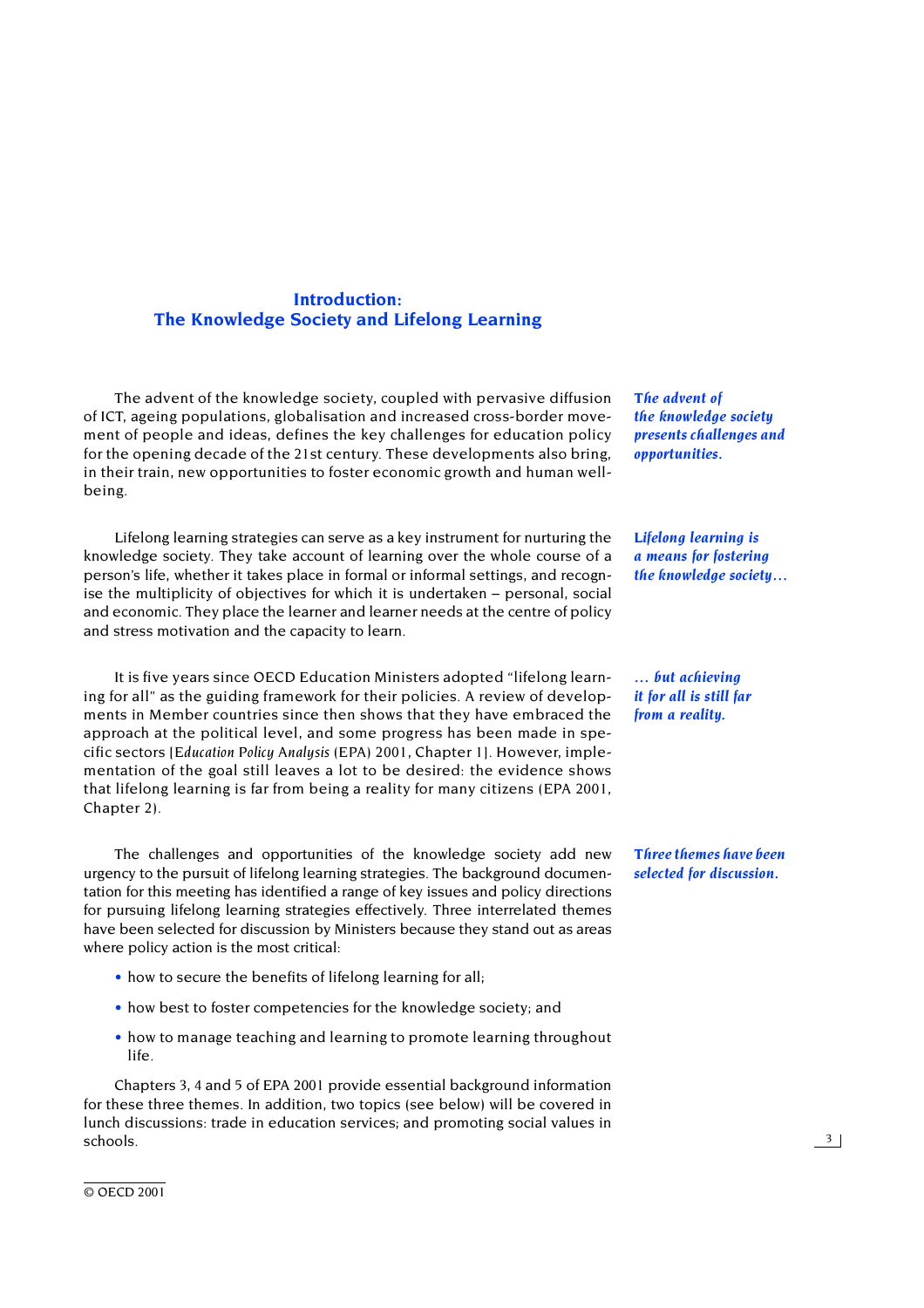# **Theme 1: Securing the Benefits from Lifelong Learning for All**

*There is a renewed urgency to tackle the goals of equity and social cohesion.*

*Educational opportunities continue to be unevenly distributed…*

Pursuing the goal of lifelong learning for all puts a premium on tackling several long-standing dimensions of educational inequities – socioeconomic background, community, gender, ethnic and other disadvantages*.*

Even though overall educational levels have improved steadily over the past few decades, the relative position of the disadvantaged groups has often shown little improvement *(EPA 2001,* Chapter 3). Despite the significant growth in enrolments in tertiary education over recent years, the gaps in rates of participation by socio-economic classes have been largely maintained. Learning opportunities are unevenly distributed in the population, with many gaps (*EPA 2001,* Chapter 2). About two-thirds of the adult population in most countries does not participate in organised adult learning activities. In most countries, only a minority of children participates in high-quality early childhood education and care provision before age 4.

#### *… and there are new risks.*

As jobs expand in high-skilled occupations, there are risks of new skillbased inequalities emerging within the labour market. Higher rates of family break-up and growth in the number of lone-parent families increase the risk of social exclusion. Inequities in access to and use of ICT are reinforcing existing inequities and can give rise to a "digital divide". For example, data on home access to the Internet show that the poorest households, those with low educational background and some ethnic groups are being left behind in the digital revolution (*EPA 2001,* Chapter 3). The seriousness of these risks needs to be evaluated and closely monitored.

# *Some inequities are part of a "vicious circle"…*

*… whose remedies lie in early preventive action, co-ordinated across policy areas.*

*Resources will need to be better utilised…*

*… and new financial incentives will be needed to mobilise additional resources.*

 *4*

The "vicious circle" aspect of some educational inequities is a particularly demanding problem. Underachievement starts in early education, continues through tertiary and further education, and persists in the labour market. Participation rates in learning activities by adults in later life, for example, are highly dependent on levels of initial education. Rates of early school leaving and participation rates in quality early childhood education and care services are, in large measure, determined by socio-economic status.

These vicious circles can be most effectively broken through early preventive action, which can potentially have large payoffs in lower expenditures on social programmes. But such preventive action requires close collaboration between education and a number of other policy areas such as health, social, labour and tax policies.

Closing the gaps in the provision of lifelong learning for all and ensuring that its benefits and costs are shared more equitably will require better use of existing resources. To achieve this, there is need for better information on the costs and outcomes of alternative teaching and learning approaches, and for greater flexibility of choice regarding what, when, and where to learn.

Additional resources may also be needed in most countries if the gaps in provision are to be closed. To mobilise these resources, the incentives for investments in learning would need to be strengthened, in several ways. Learning needs to be linked more closely to earnings (for example, through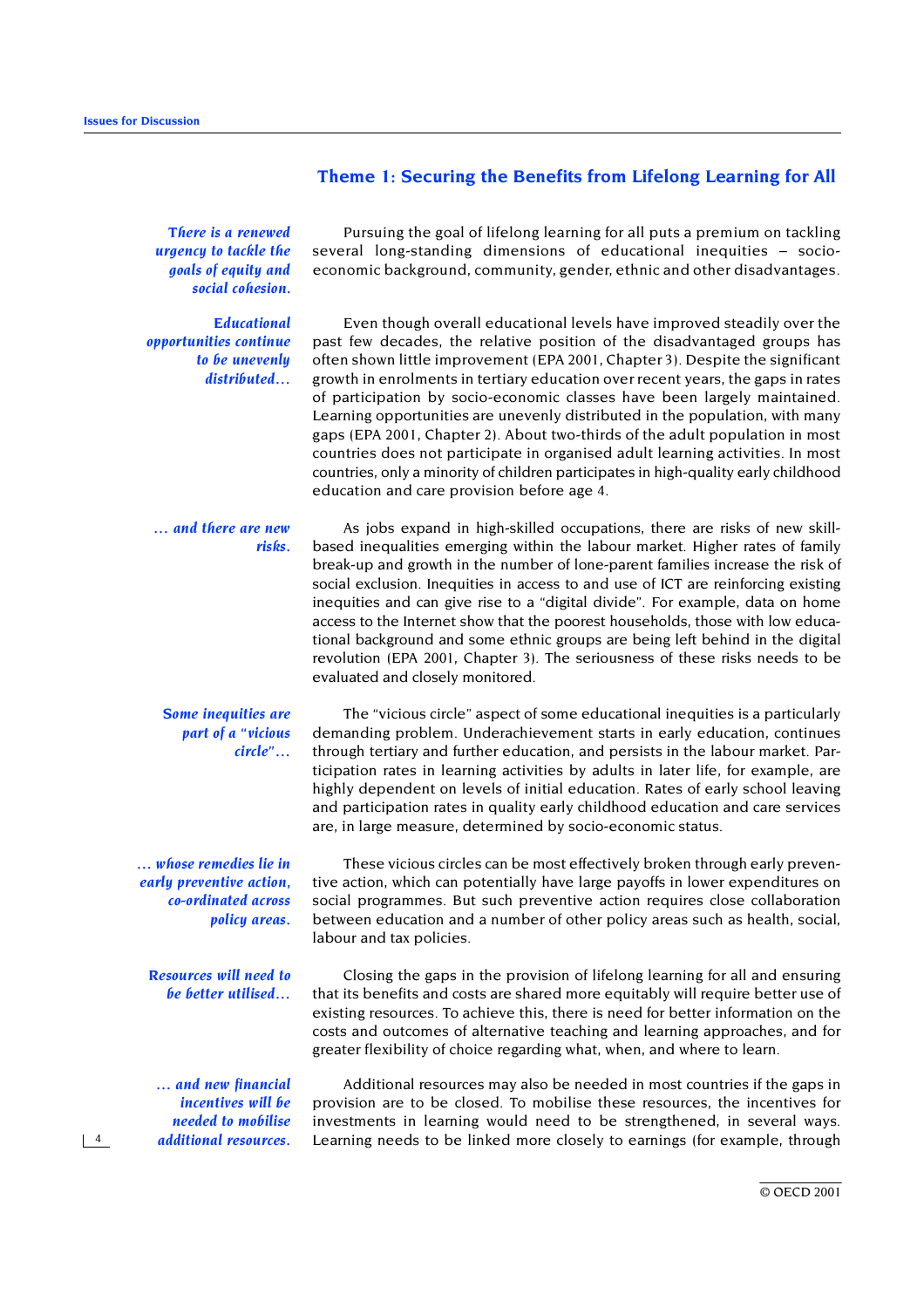increased visibility and portability of informal learning in the labour market). Better mechanisms are needed for assessing and recognising knowledge and skills that have already been acquired. Fiscal mechanisms can be used to make it easier for individuals, their families, and employers to pay the direct and indirect costs of learning out of past and future earnings. Several countries are experimenting with innovative approaches to co-financing, *e.g. "*individual learning accounts" and preferential tax treatments of learning expenditure. Such innovations should be encouraged and evaluated rigorously.

# **Issues for discussion – Theme 1**

- What are the most effective political strategies for strengthening initial education as a means of improving future participation in adult learning?
- What are Ministers' views on the significance of a "digital divide" and how can it best be bridged?
- What are the best strategies for mobilising resources for strengthening the provision of lifelong learning for all?

# **Theme 2: Fostering Competencies for the Knowledge Society**

The knowledge economy is changing the demand for skills and competencies rapidly. Chapter 4 of *EPA* 2001 documents a rising threshold of skills needed in the knowledge economy. At the same time, many observers argue that the knowledge economy is putting a premium on new skills. Though their precise nature and growth are difficult, as yet, to establish, employer surveys indicate greater emphasis in hiring decisions on new cross-curricular skills such as communication, problem-solving, teamwork and decision-making.

At the same time, new and old skills that are in demand in the labour market must be complemented by skills that help foster the social networks, norms and values ("social capital") that are essential for well-functioning democracies, with active participation by citizens. They can provide the basic resources of leadership and strong social networks that are often the critical needs of the most deprived communities.

These developments on the demand side raise profound questions about the content, methods, and mechanisms for delivery and assessment of education and training. Parallel to the changes in demand, there is increasing diversity of arrangements and settings for providing learning. Informal settings – the home, the workplace, the community, the Internet and other virtual settings –

*The knowledge economy demands rising skill levels and new skills…*

*… and social skills need cultivation for well-functioning democracies.*

*Full use should be made of the increasing diversity of settings for learning.*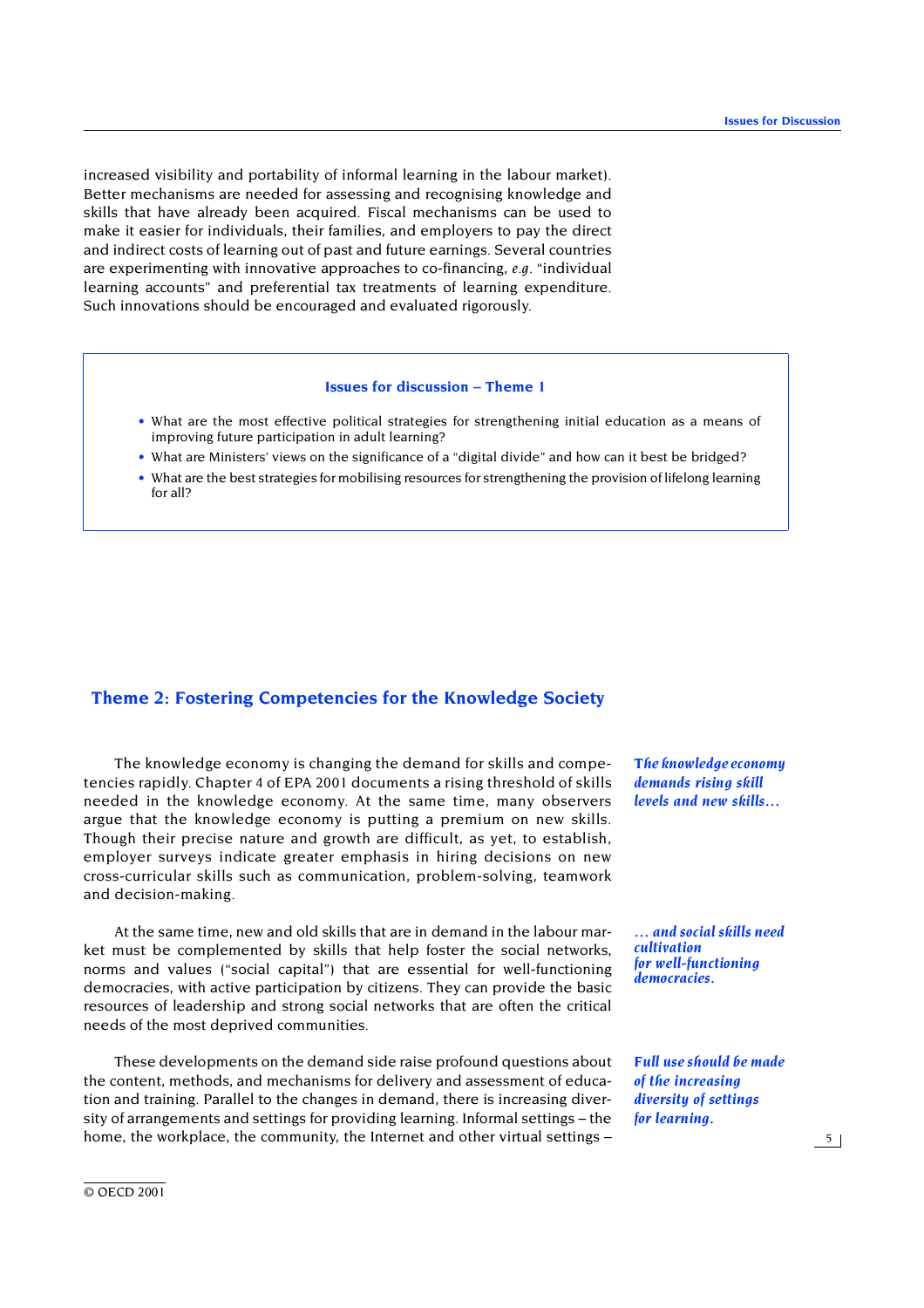are gaining in importance. It is essential to consider the full range of supply of learning opportunities to exploit the complementarity between different options. Changes will be needed in both the formal education system and informal learning settings.

*The bases for some competencies are best laid early in life.*

The bases for some of the cross-curricular and social skills required in the knowledge economy and society are best acquired early in life. As noted above, this reinforces the case for high-quality early childhood education and care and early preventive intervention, for example to help combat bullying, violence and other forms of anti-social behaviour in school (Lunch Discussion, Wednesday 4 April). Motivation to learn and the capacity to engage in selfdirected learning are also acquired early. In many countries more than 20 per cent of the youth cohort leave secondary education without skills and qualifications that are valued on the labour market. In order to tackle this serious problem, countries are trying to assess and boost the competencies to be developed in initial education and are experimenting with a variety of approaches that combine practical and work-related learning with theoretical instruction.

*Promoting quality in the face of increasing diversity of participants poses a challenge.*

*Several different sources supply adult learning opportunities…* tries are offering a wider variety of tertiary programmes and learning pathways. As the "massification" of tertiary education proceeds, greater attention would need to be paid to meet the needs of an increasingly diverse clientele. This raises the question of how quality can be improved in the face of increasing diversity of the participants.

For providing higher level skills, both academic and vocational, many coun-

Skill attainment of adults is a major concern. Recent evidence shows that more than a quarter of the adult population in many OECD countries performs at low literacy levels. Some adult learning needs are being met through the tertiary sector and the school system is involved in many countries in providing learning opportunities for poorly qualified adults. Employers support most of the training for the employed, while governments play a major role in training the unemployed.

*… but they need to be adapted to meet the special needs of adults.*

Clearly, there are many actors supporting competence development, and there are major challenges in ensuring that provision through the formal sector, the workplace and other settings of informal learning is linked together to cover the diversity of adult learner needs. Evidence shows, for example, that the learning methods and settings commonly used in the formal institutional settings have to be adapted significantly for the needs of such adults.

*Learning needs to be measured, recognised, and valued regardless of the settings in which it is acquired.*

Clearer articulation is needed between the competencies that are acquired in the formal sector and those that are acquired in informal settings. The two sectors operate largely in isolation, whereas the need is for a continuum of pathways through learning and work. Current measurements of learning are inadequate in dealing with the new competencies, such as cross-curricular skills. There is little experience with practical ways to assess the informal and self-directed learning that is so important for lifelong learning. We need to know more about how learning in the informal sector can be assessed, recognised and linked to other forms of qualifications and skills, so that such learning can be valued and skills made more portable.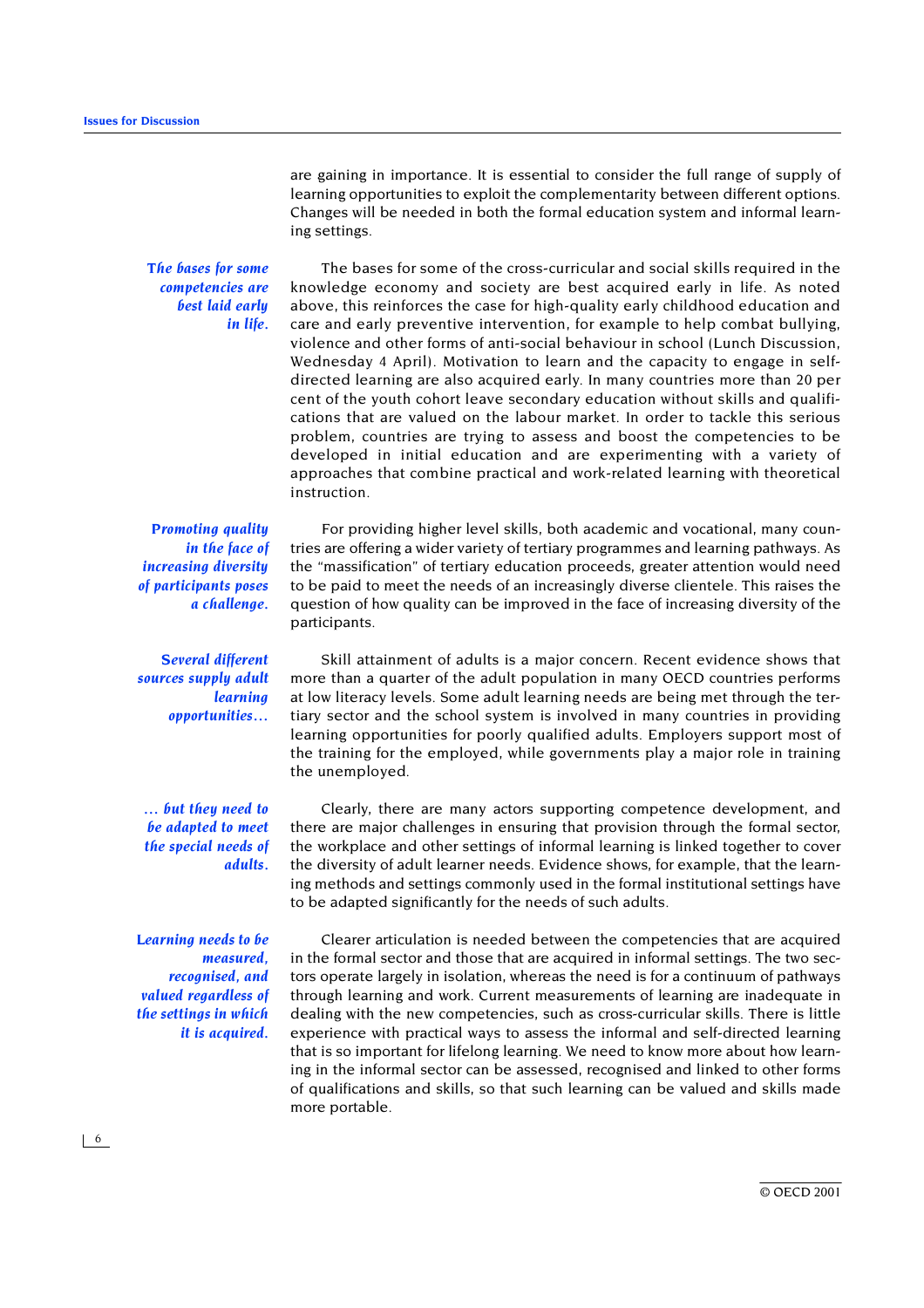It is evident that participation by all would be needed to meet the requirements of competencies for the labour market and active citizenship. With widening participation comes the challenge of maintaining and improving quality standards. Countries are using a variety of accountability and monitoring approaches to improve standards. There are many unanswered questions about the most effective approaches to improving quality in learning systems that reach near-universal participation. Indeed, there is a debate on whether raising system-wide standards is even possible.

Recognition that learning can take place in a wide range of settings and over the life-cycle implies new roles and responsibilities for the many stakeholders – learners, their families, teachers, providers, institutions and organisations, social partners and governments. Policy development is made difficult by the fact that many aspects of lifelong learning do not fall within the mandate of Education Ministries and there are some areas for which no ministry may have responsibility for oversight, provision or participation*.* Many countries are implementing greater devolution of responsibilities to local and regional levels and greater co-operative action at this level has been achieved in some countries*.* Some countries have strong traditions of working across agencies, including with organisations outside government. Establishing such co-operative arrangements is harder where such traditions do not exist. Although attempts at copying arrangements from other countries have often not worked well, further effort is needed in assessing which policy lessons can, with modifications, be adapted successfully. Each country needs to look at its own context carefully and consider what is the best way forward.

*Accountability approaches will need to tackle the problem of raising standards in near-universal systems.*

*Policy development is made difficult because roles and responsibilities are unclear.*

# **Issues for discussion – Theme 2**

- How are Ministers tackling the emerging need to recognise, assess and value the competencies acquired regardless of the learning settings?
- How can standards be improved as the diversity of learners increases and systems become near-universal in coverage? What role do different accountability and monitoring approaches play in raising standards?
- What are the obstacles faced by Education Ministers in involving government and non-government actors in the pursuit of lifelong learning strategies and how can those best be overcome?

# **Theme 3: Developing Innovative Teaching and Learning in Schools**

Innovative teaching and learning are vital if schools are to lay the foundations of lifelong learning for all. This requires a broad and strategic view of students' needs. It means putting individual diversity at the heart of teaching and learning. And it means involving other sectors and stakeholders in policy-making as well as education authorities.

*Innovative teaching and learning are vital in promoting lifelong learning.*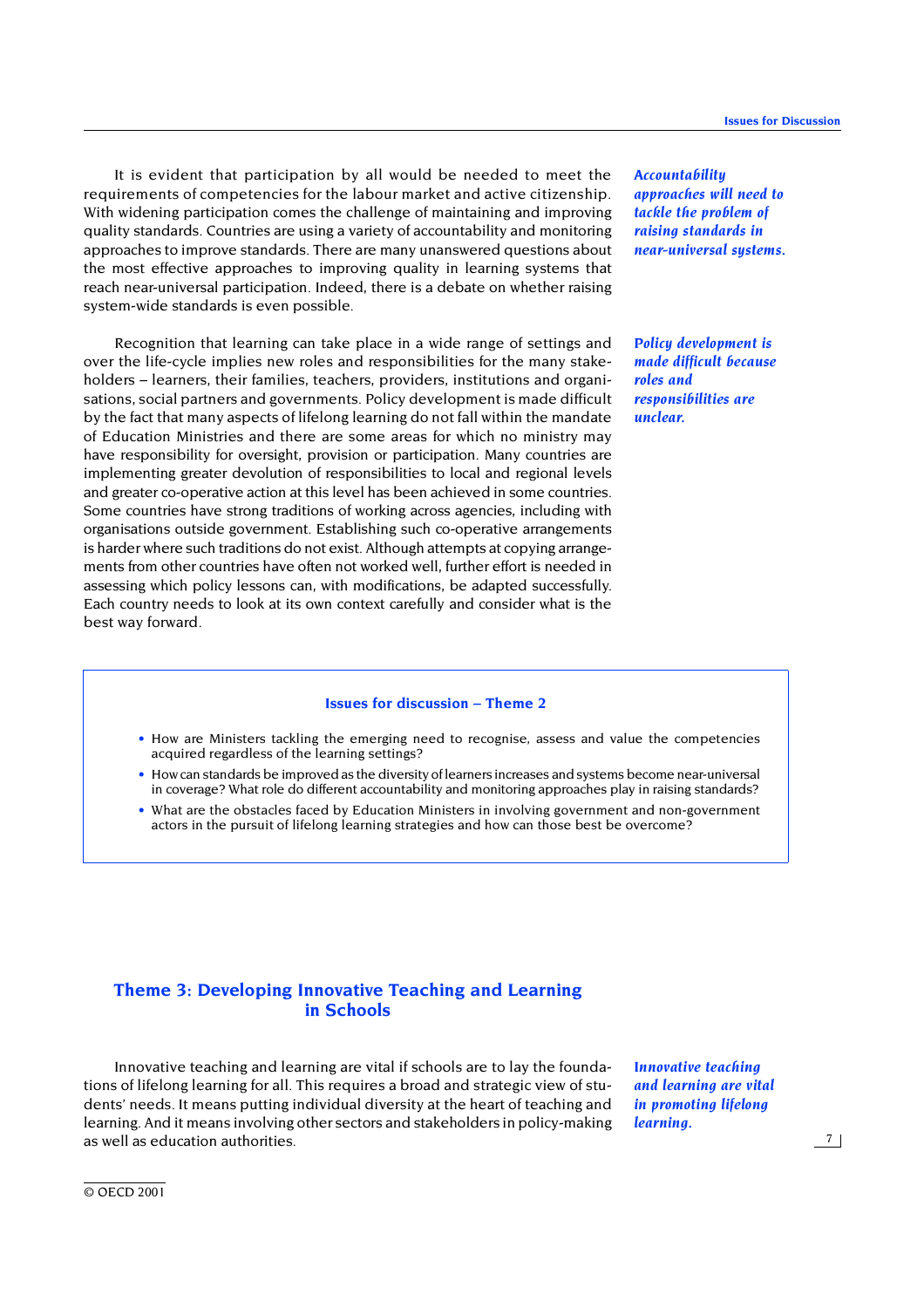*The OECD schooling scenarios help develop a strategic view of the needed reforms.*

*Teachers must be at the heart of reforms.*

The six possible scenarios for the future of schooling developed in Chapter 5 of *EPA 2001* offer one approach to developing a broad strategic view, as they provide tools for policy reflection. While they suggest different hypothetical futures, teachers, ICT and support structures figure prominently in each.

Teachers are central to schooling. They are even more critical as expectations grow for teaching and learning to become more student-centred and to emphasise active learning. They must be in the vanguard of innovation, including the informed, judicious use of ICT. Teachers must work in collaboration with colleagues and through networks, as well as through active links with parents and the community. This calls for demanding concepts of professionalism: the teacher as facilitator; as knowledgeable, expert individual; as networked team participant, oriented to individual needs; engaged both in teaching and in research and development. The role of the school principal in providing leadership is particularly critical.

*Teacher professional development is key.*

To meet these objectives, initial teacher training needs to effectively combine knowledge of subject matter and cross-curricular understanding. Building on this, teacher professional development needs to be revamped. Professional development is essential to the core activities of classroom teaching and student guidance, not an optional extra. Integrating professional development into all educational activities creates challenges for educational administrators, school principals and policy makers: not least to ensure adequate resources, particularly of time and infrastructure.

*Making teaching an attractive profession is a major challenge.*

*The benefits of investing in ICT for schools remain unrealised or unproven.*

*Investment in hardware and software needs to be complemented by investment in the skills of educators.*

Making teaching more attractive, for both present and future teachers, becomes a more urgent policy concern in the face of teacher shortages. Attractiveness is fostered by many factors – recognition, conditions, rewards, professional development, shared ethos – and is as relevant for practising teachers as it is for potential recruits. A key challenge for policy makers is to meet demands for higher quality teaching, and at the same time to address looming teacher shortages, especially if they were to become so severe as to result in the system "meltdown" described in one of the schooling scenarios in *EPA 2001*.

Governments, schools, families, individuals, and the private sector are making huge investments in ICT for education: in 1999 an estimated \$16 billion across all OECD countries. Expectations are high that this will improve not only technological literacy but also school quality. While evaluations of the impact of this investment remain rare, evidence does suggest that as yet ICT is underexploited in promoting new approaches to teaching and learning: for example, cross-curricula skills; networking; co-operative projects.

For hopes of better learning to be realised, investments in hardware and software need to be complemented by investments in organisations and people, including in teacher competence and confidence. The challenge is to identify how all in education – teachers and students, school and community leaders and parents – can work with ICT to enhance teaching and learning. Partnerships will be need to be strengthened, between education, the private sector and the community, and between the different levels, especially secondary and tertiary education. There is also a clear need to understand the educational implications of the Internet much more fully – both its benefits and the problems it can pose.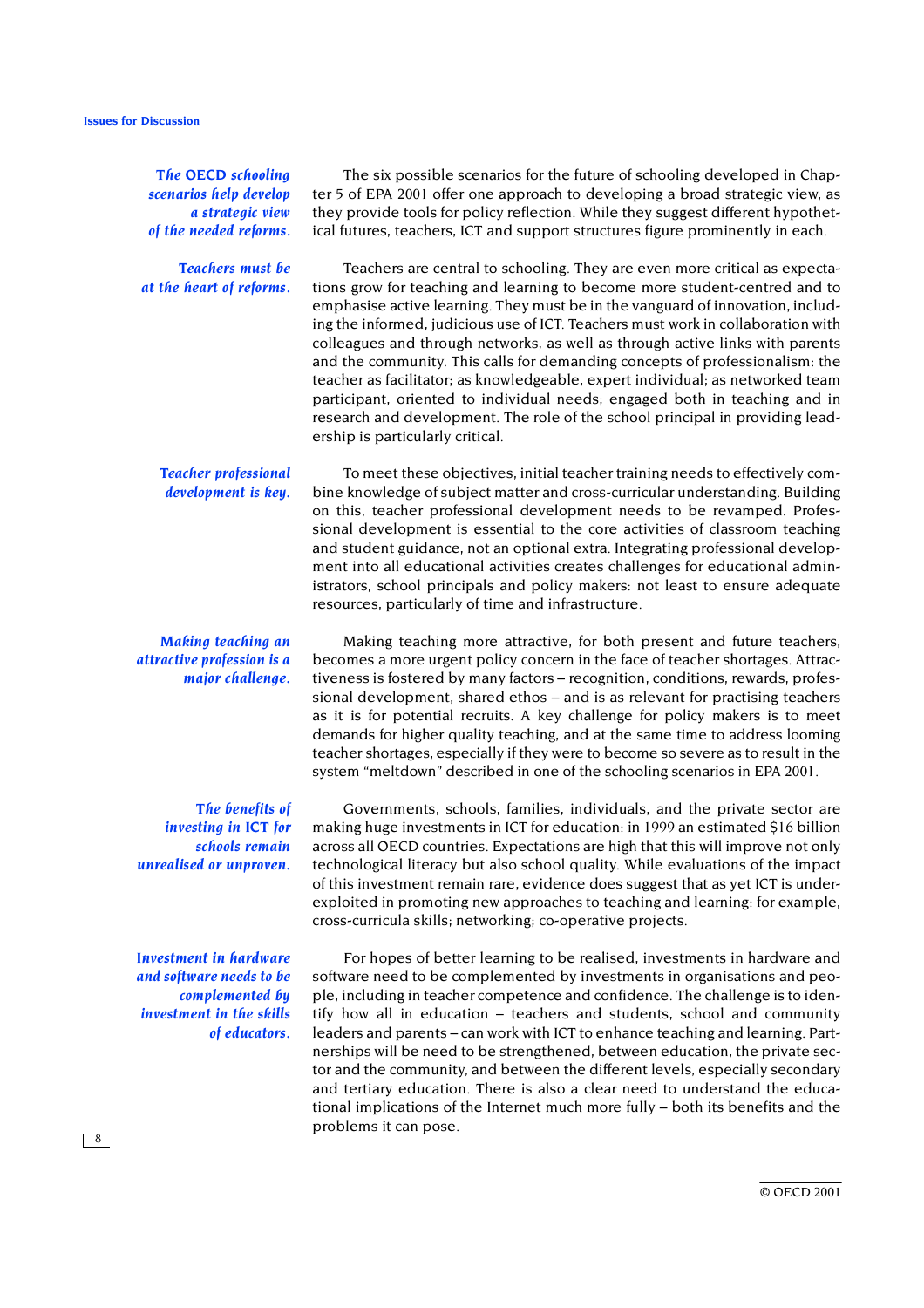Teaching and learning do not take place in isolation. They rely on the broader environment to encourage innovation, provide supportive expertise, and give direction through leadership. The trend in most countries towards greater decentralisation and school-level autonomy requires policies to foster this environment: to help create a rich infrastructure of advice, knowledge, intermediaries, and networking opportunities. Policies are also needed to foster leadership, including through better training for school principals. It will be important to encourage mobility between practising teachers and these different structures of leadership and support in order to avoid many of the best teachers permanently leaving the classroom.

*Creating a rich environment of leadership and support is an essential task of policy.*

# **Issues for discussion – Theme 3**

- What are the major challenges facing school systems and how can Ministers create an environment of leadership and support to promote the most desirable scenario for the future of schooling?
- What can be done to make teaching an attractive profession and integrate professional development as a continuous part of all teachers' work?
- How can the potentially powerful uses of ICT be more fully exploited and recognised to improve teaching and learning?

.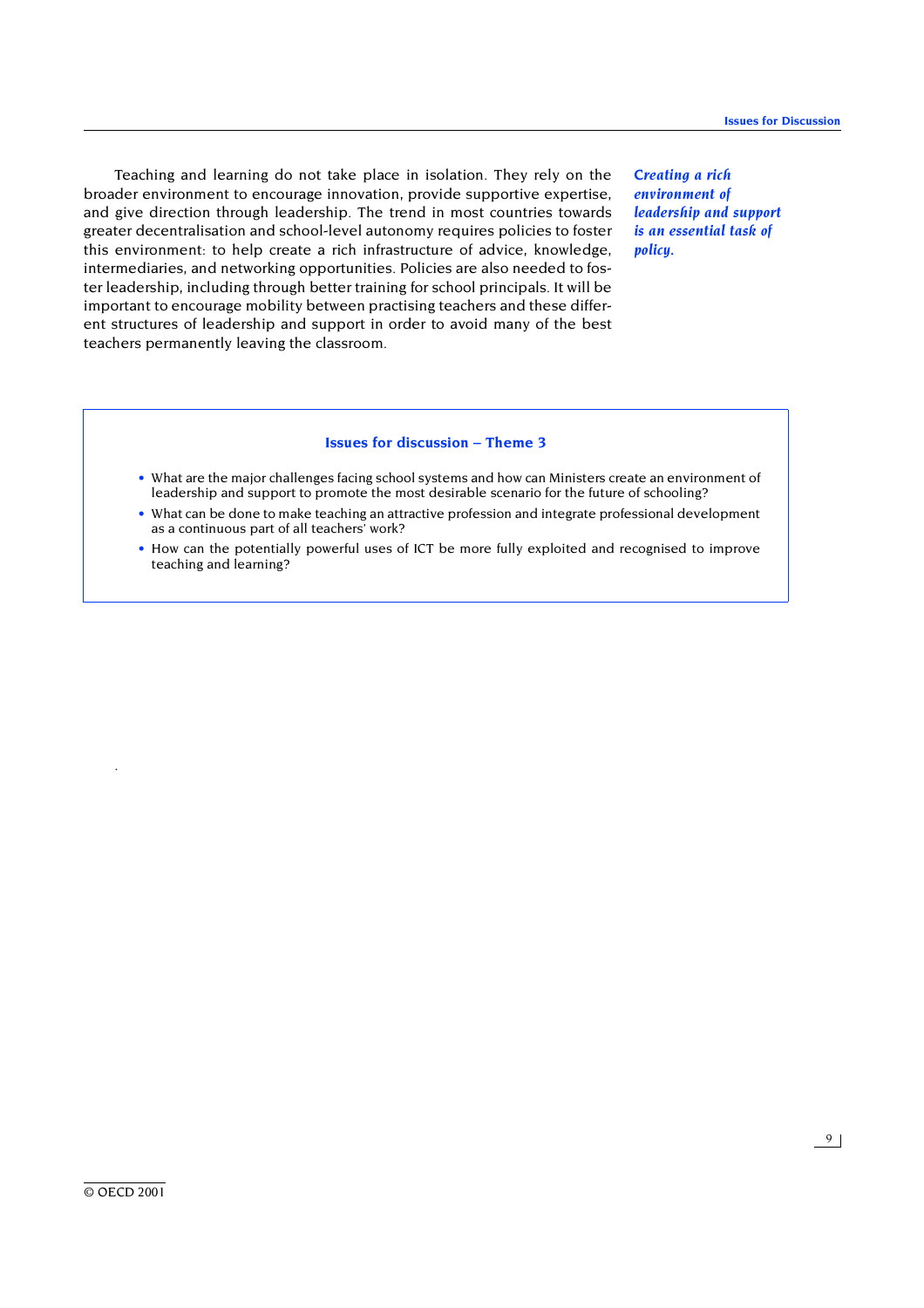### **Lunch Discussion – Tuesday 3 April 2001**

#### **Trade in education services: benefits and risks**

There is increasing engagement of students, particularly in tertiary education, with providers from outside their own countries. Students move across borders to a supplier. Suppliers move across borders, physically or electronically, to reach new groups of students. Some countries pursue the movement for the cultural benefit to the students. Others pursue it for the financial benefit to the supplier. National quality control of learning experiences and of credentials is challenged by these developments. There is a need to assess the benefits and risks to students, suppliers and the society, especially if the rules governing trade in education services were to be altered in the WTO as part of the on-going discussions on the General Agreement on Trade in Services (GATS), and to clarify options for government policy.

#### **Issues for discussion**

*Are there "win-win" options that achieve both the cultural benefits of exchange for students and financial benefits for suppliers or is that a vain hope? Can governments exercise quality control over the programmes undertaken by their students with foreign suppliers, or must the market be the arbiter?*

## **Lunch Discussion – Wednesday 4 April 2001**

#### **Promoting positive social values in schools**

Bullying, violence and other forms of anti-social behaviour are a continuing problem in schools. There is concern with the levels of disaffection and alienation of young people from education but also from social life more generally. While these problems cannot be solved by schools alone, education systems are grappling with the question of how best to develop positive social and democratic values and attitudes among pupils. At the school level, policies are being developed in collaboration between school authorities, students and parents, communal youth institutions and, in some cases, with the police. At the system level, support strategies, including the use of social workers, are being implemented and consideration is being given to the potential for curriculum reform to deal more directly with the development of the desirable values and attitudes.

### **Issues for discussion**

*How serious are problems of disaffection and violence in schools? What kinds of strategies can be used to promote more positive social values among pupils?*